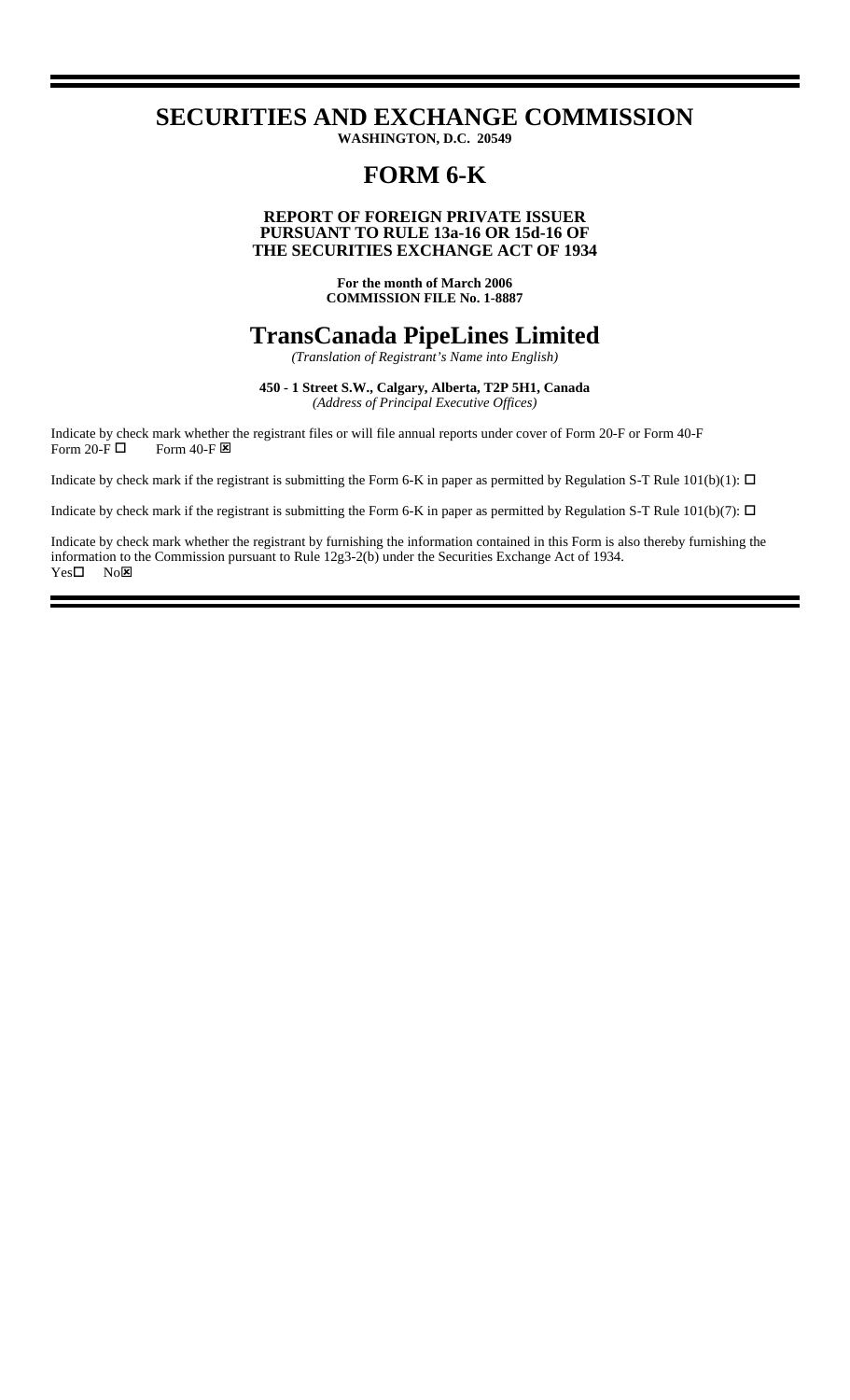**I**

The document listed below in this Section and filed as Exhibit 99.1 to this Form 6-K is hereby filed with the Securities and Exchange Commission for the purpose of being and hereby is incorporated by reference into Registration Statement on Form F-9 (Reg. No. 333- 121265) under the Securities Act of 1933, as amended.

99.1 Schedule of earnings coverage calculations at December 31, 2005.

The document listed below in this Section is hereby furnished, not filed, as Exhibit 99.2.

99.2 Consent letter of KPMG LLP dated March 3, 2006.

2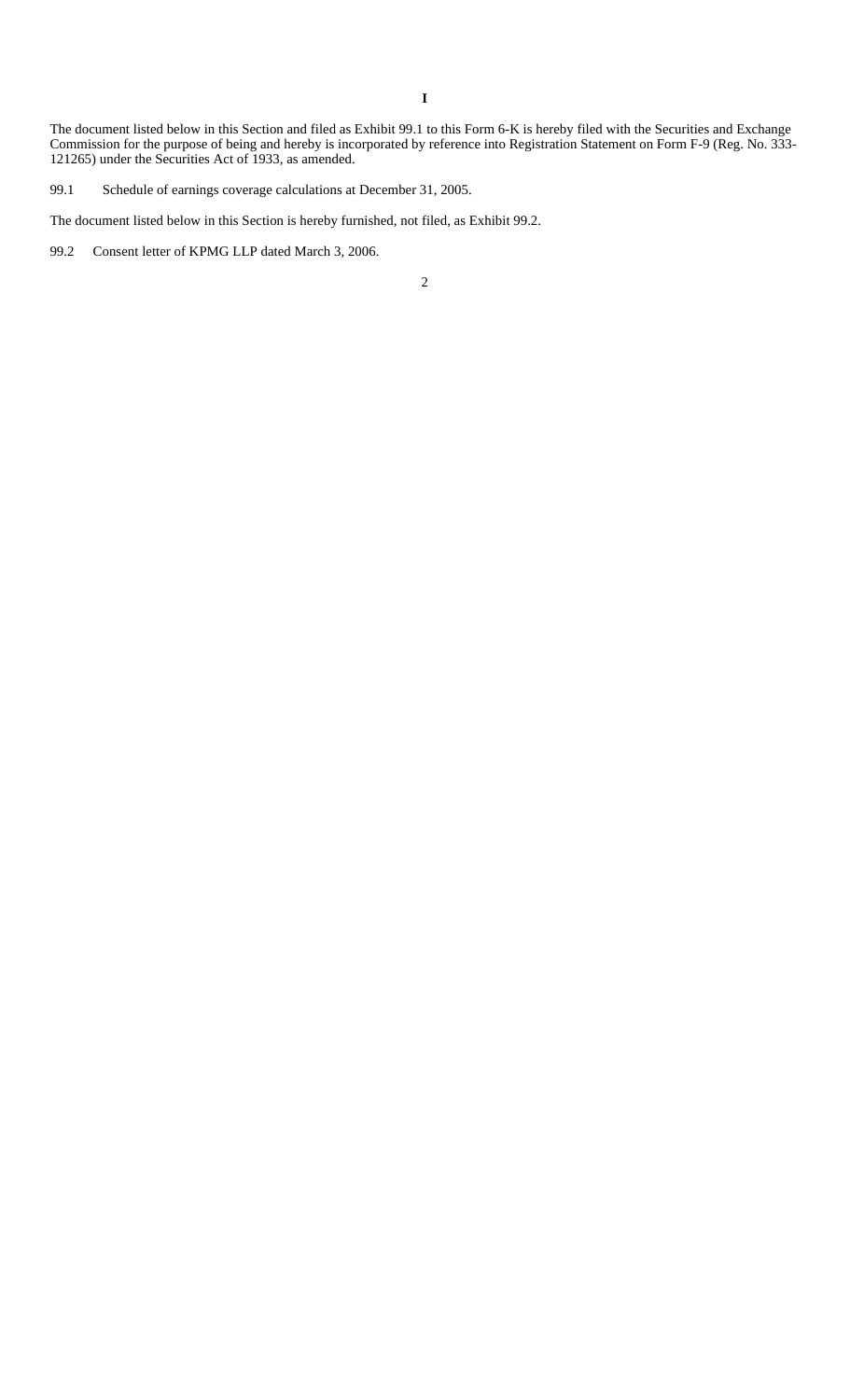#### **SIGNATURES**

Pursuant to the requirements of the Securities Exchange Act of 1934, the registrant has duly caused this report to be signed on its behalf by the undersigned, thereunto duly authorized.

### **TRANSCANADA PIPELINES LIMITED**

By: /s/ Lee G. Hobbs

Lee G. Hobbs Vice-President and Controller

By: /s/ Rhondda E.S. Grant

Rhondda E.S. Grant Vice-President, Communications and Corporate Secretary

March 3, 2006

3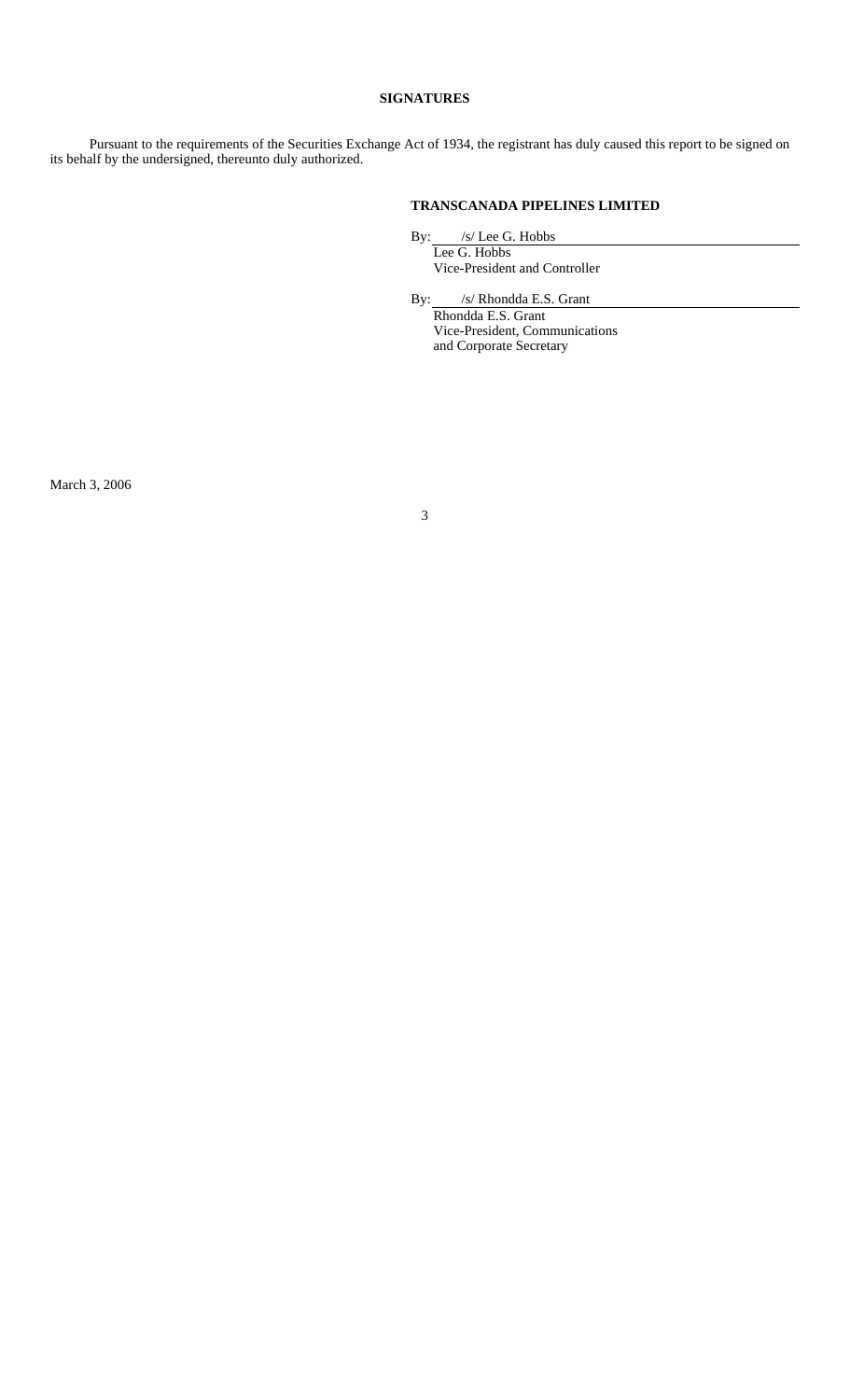## **EXHIBIT INDEX**

- 99.1 Schedule of earnings coverage calculations at December 31, 2005.
- 99.2 Consent letter of KPMG LLP dated March 3, 2006.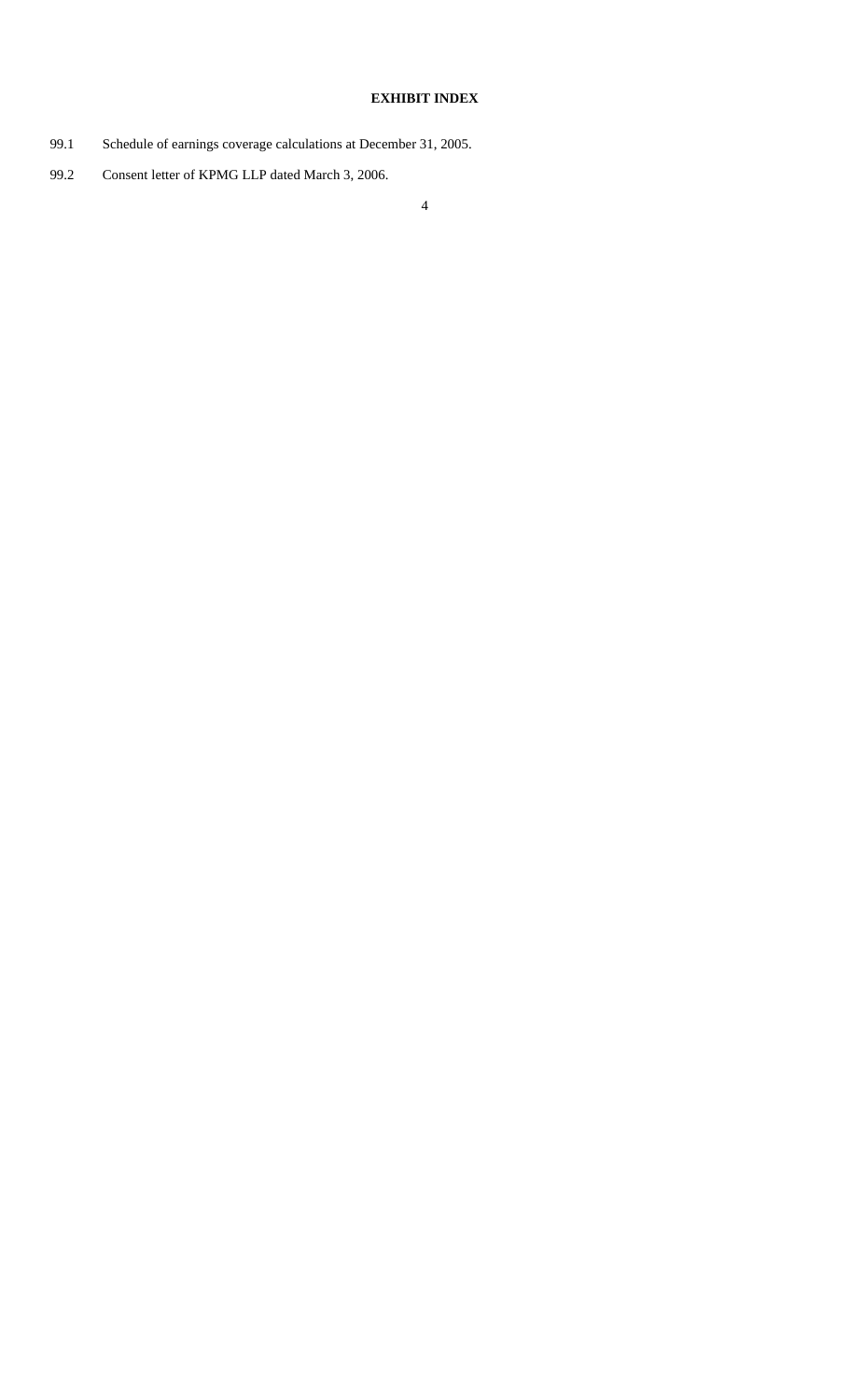TransCanada PipeLines Limited EARNINGS COVERAGE DECEMBER 31, 2005

The following financial ratios have been calculated on a consolidated basis for the respective 12 month period ended December 31, 2005 and are based on unaudited financial information. The financial ratios have been calculated based on financial information prepared in accordance with Canadian generally accepted accounting principles. The following ratios have been prepared based on net income:

|                                                                | <b>December 31, 2005</b> |
|----------------------------------------------------------------|--------------------------|
|                                                                |                          |
| Earnings coverage on long-term debt                            | 3.30 times               |
|                                                                |                          |
| Earnings coverage on long-term debt and First Preferred Shares | $3.17 \text{ times}$     |